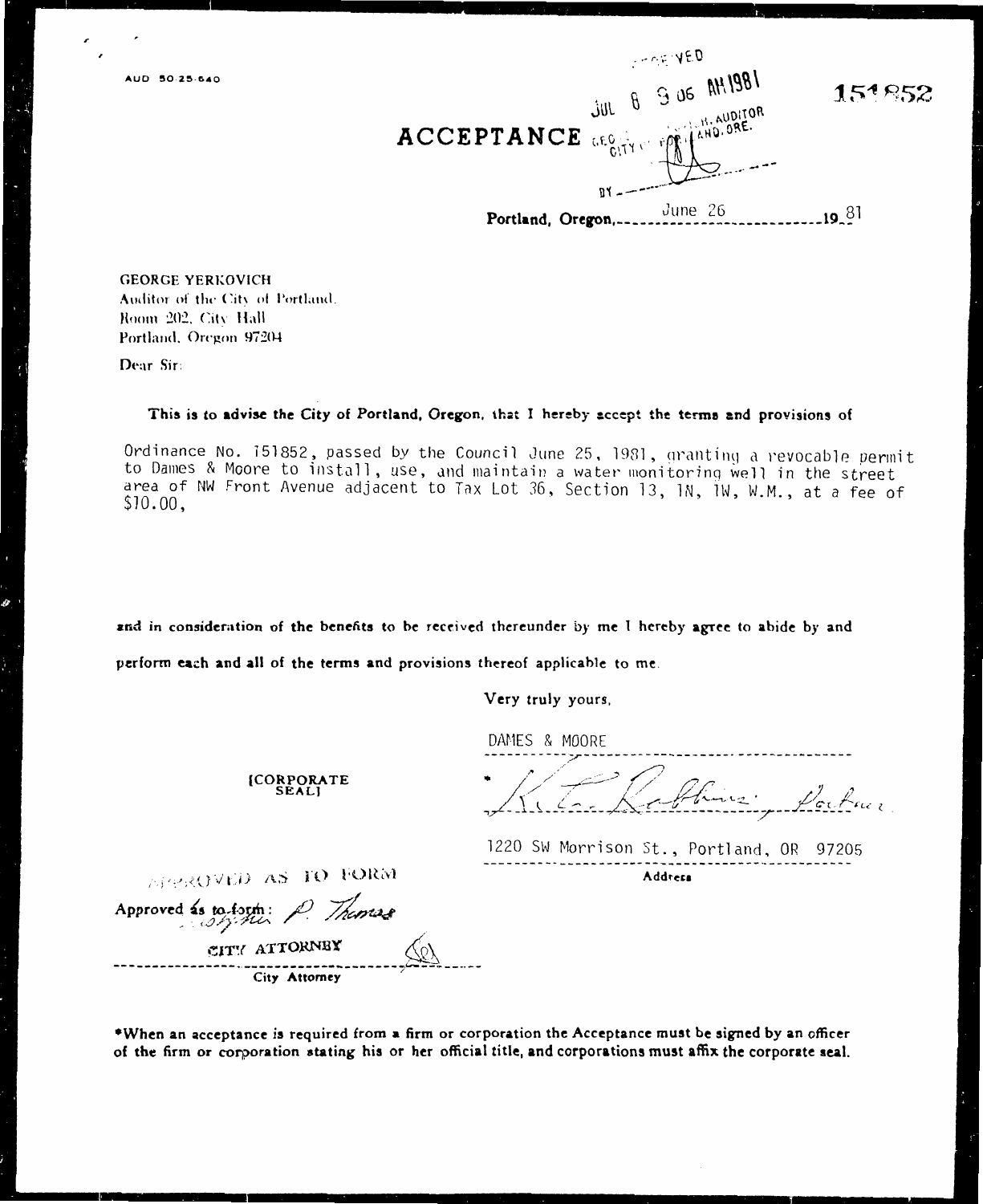ORDINANCE NO. **1.51852** 

An Ordinance granting a revocable permit to Dames & Moore to install, use, and maintain a water monitoring well in the street area of N.W. Front Avenue adjacent to TL (36) Sec. 13, lN, lW, h'.M., at a fee of \$10.00, and declaring an emergency.

*The* City of Portland ordains:

Section 1. The Council finds:

- l. Dames & Moore, 1220 S.W. Morrison Street, Portland, Oregon, 97205, has requested permission to install, use, and maintain a water monitoring well in the street area of N.W. Front Avenue adjacent to TL  $(36)$ , Sec. 13, 1N, 1W, W.M., to perform a groundwater study.
- 2. That said well shall be located in a manner that should not interfere with present or future utilities.
- 3. That granting of the desired permission under certain conditions will not be detrimental to the public interest.

NOW, THEREFORE, the Council directs:

- a. A revocable permit is hereby granted to Dames & Moore, permittee, to install, use, and maintain a water monitoring well in the street area described above, subject to the following conditions:
	- (1) This permit is for the use of the street area only, and shall not exempt the permittee from obtaining any license or permit required by the City Code or Ordinances for any act to be performed under this permit, nor shall this permit waive the provisions of any City Code, Ordinance, or the City Charter, except as herein stated.
	- (2) This permit is revocable at any time in the event the public's need requires it and no expenditure of money hereunder, lapse of time, or other act or thing shall operate as an estoppel against the City of Portland, or be held to give the permittee any vested or other right. Immediately upon the expiration of this permit, or upon its sooner revocation *by* the Council, the permittee shall remove said well as directed by and to the satisfaction of the City Engineer.
	- (3) The permittee shall be responsible for any damage to and shall pay the cost for any repairs or replacement of utilities damaged or destroyed, caused in whole or in part *by* activities or installation of, said water monitoring well.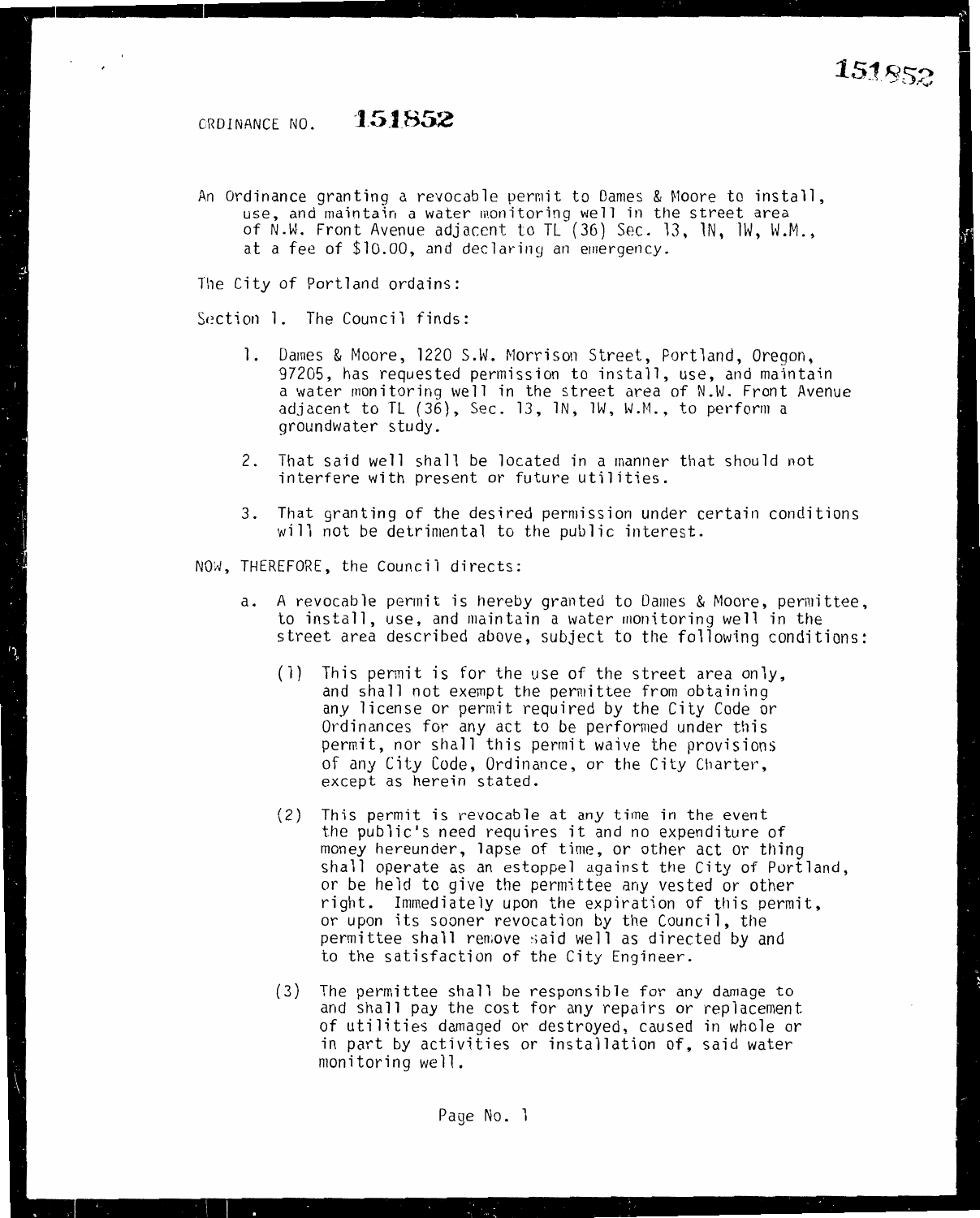## **ORDINANCE No.**

- (4) The perrnittee sl;all be responsible for any damage to roadway surface, curbs and sidewalks.
- (5) The permittee shall pay the permit fee of \$10.00 required by Section 17.24.020 of the City Code.
- Section 2. This Ordinance will not become effective until the permittee has filed with the City Auditor a document, which has been approved *by* the City Attorney, accepting the terms and conditions hereof. This Ordinance shall be automatically revoked without further consideration *by* the Council if the acceptance together with documents and fees required are not on file with the City Auditor within sixty {60) calendar days of the passage of this Ordinance.
- Section 3. The Council declares an emergency exists because it is necessary that the permit herein granted shall be issued without delay in order to allow permittee to imnediately proceed with plans for construction; therefore, this Ordinance shall be in force and effect from and after its passage by the Council.

**Passed by the Council, JUH 2 5 198'** 

 $\epsilon_{\rm in} \simeq 0.1$ 

Commissioner Mike Lindberg John Brandt:jmh June 16, 1981

**Attest:** / / \_// ,l -- - -~~-7 *:/ \_\_ /,-* . ( .,. .. *i* - ; .' *:-;,,,· ('* , *("'* • */,:\_* ,#. **-6** *<sup>I</sup>*L,

**Auditor** of the C\_i}Y of Portland